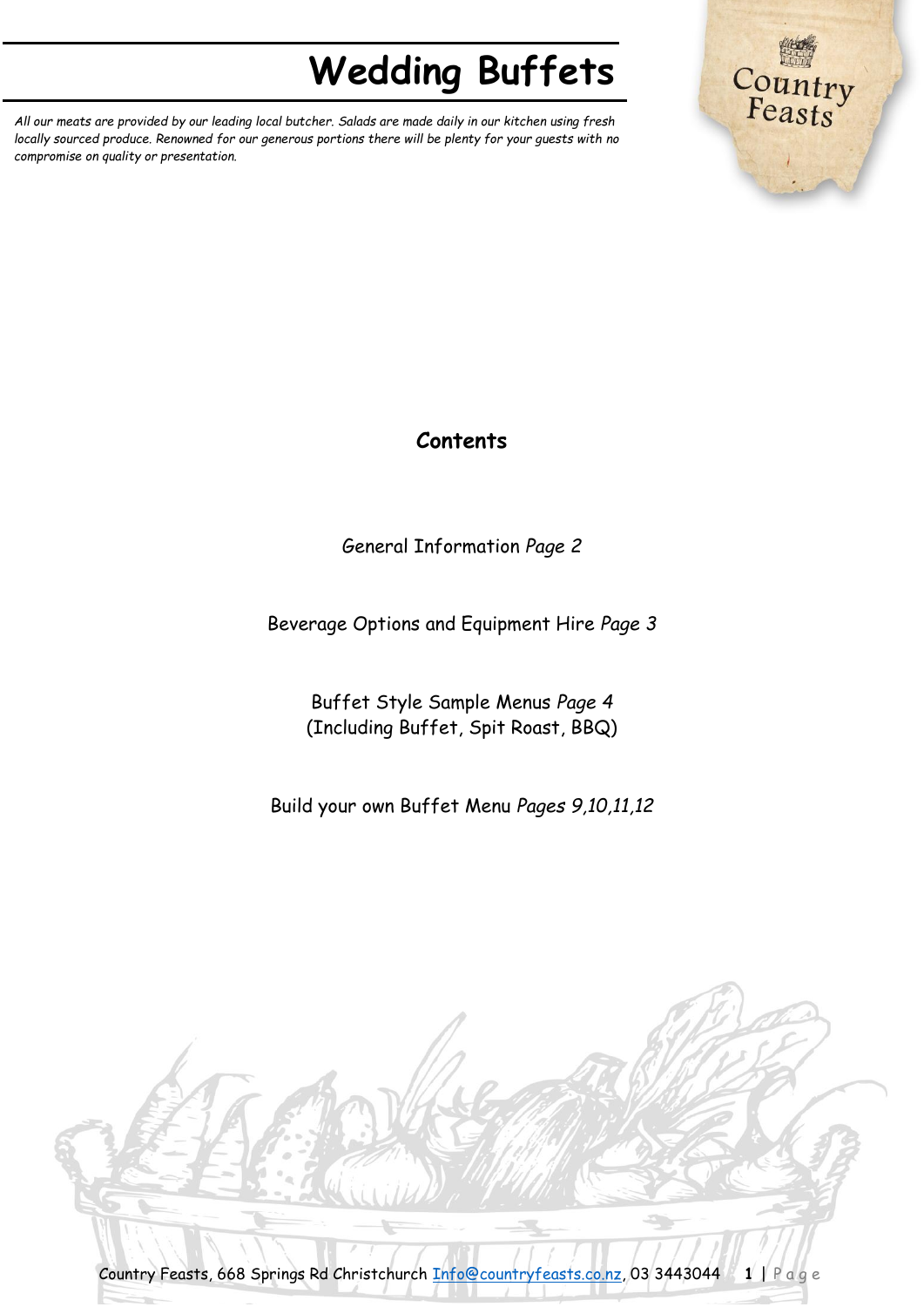

# **Details**

#### **Your special day**

We pride ourselves in personalised service. With our wealth of experience both here and abroad and simply our love for food, you can be assured of a fantastic day with Country Feasts.

All our meats are provided by our leading local butcher. Salads are made daily in our kitchen using fresh locally sourced produce. Renowned for our generous portions there will be plenty for your guests with no compromise on quality or presentation.

#### **What is included**

Full service from our uniformed staff, cutlery, plates, serviettes (paper dinner napkins). If Buffet style, full set up of the buffet table. Set-up of dining tables is not included in our prices. (We can set up your tables at an extra cost.)

If you would like to set up your tables prior to the day equipment can be picked up by arrangement.

#### **Extras**

Bar Staff Glassware Linen Napkins Tables, Chairs, Dining Tablecloths Any other service you may require for your wedding …Please ask us for a quote

#### **How it works**

- 1. Browse through our wedding pack to get an idea what style of catering you would like.
- 2. Contact us and one of our team will work through the details with you. We can meet with you at a place of your choice.
- 3. Together we can help you select a menu suitable for the occasion. We have popular sample menus to choose from, or alternatively we can create a customised menu for you.
- 4. A completed booking form and a \$200 deposit is required to confirm a booking.
- 5. The account balance paid prior to the function unless other arrangements have been made.
- 6. Children under 12 years old  $\frac{1}{2}$  price and under 5 free.
- 7. Numbers to be confirmed one week prior to wedding.
- 8. As well as confirmation of a timeline for the day with final numbers.
- 9. All details will be confirmed with you prior to the wedding day.
- 10. The day of the wedding leave it to us.

#### **Dietary Options**

**GF = Gluten Free DF = Dairy Free V = Vegetarian** Vegetarian main meals available on request We can cater for any dietary requirements. Please discuss with us.

Country Feasts, 668 Springs Rd Christchurch [Info@countryfeasts.co.nz,](mailto:Info@countryfeasts.co.nz) 03 3443044 **2** | P a g e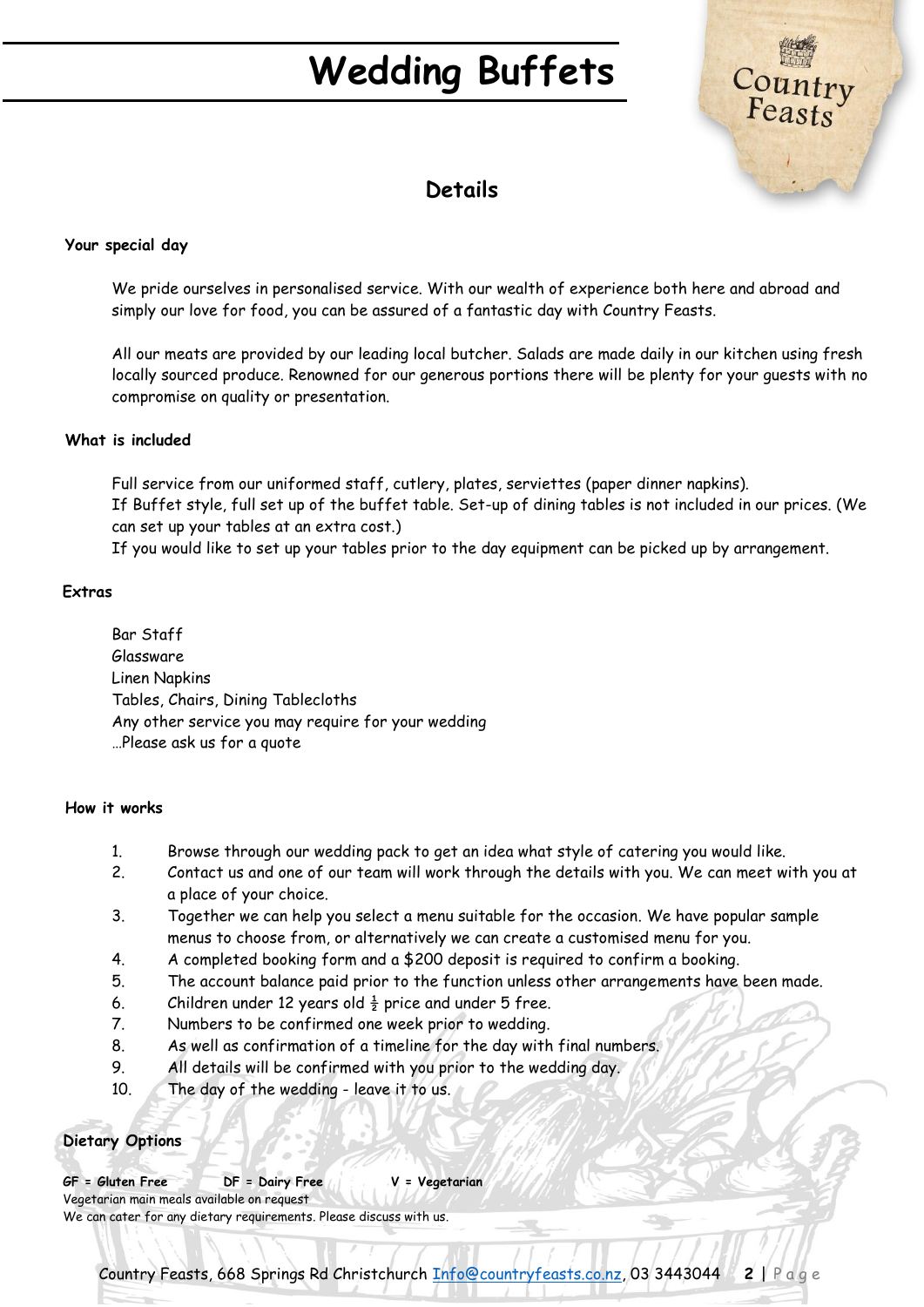# **Optional Hire Charges**

Full equipment hires price list available on request

#### **Glasses**

Flutes \$0.75 each White Wine Glasses \$0.75 each Red Wine Glasses \$0.75 each Tumblers \$0.75 each Hi Ball \$0.75 each Glass Jugs \$3.00 each

#### **Staff**

Bar Staff  $$30$  per person per hour Bar Manager  $$35.00$  per person per hour

#### **Equipment**

Trestle Tables 1.8m \$18.00 each Utensils \$1.00 each

Tablecloths \$16.00 each (for 1.8m trestle tables – white)

#### **Beverages**

Full beverage list available on request.

Filter Coffee and Selection of Traditional and Herbal Teas **\$2.80pp** (Only available with serviced option, cups and saucers included)

#### **Non-Alcoholic Beverages**

(Plastic cups provided. Glassware available at 0.75c per glass)

Orange Juice **\$3.90pp**

Selection of Non-Alcoholic Drinks including Orange Juice, Mineral Water, and Soft Drinks **\$5.80pp** Fruit Punch **\$4.70pp**

## **Alcoholic Beverages Options**

**All-inclusive packages from \$22pp** (Includes house wines, premium beers, sparkling wine, soft drinks, juices, glassware, bartenders)

**Cash Bar** (Pay for what you use option. All costs are covered including, glassware and bartender with spend over \$500)

**BYO** Planning to supply your own drinks. We have everything you need to set up your own bar. Please contact us for a full list of options.

Country Feasts, 668 Springs Rd Christchurch [Info@countryfeasts.co.nz,](mailto:Info@countryfeasts.co.nz) 03 3443044 **3** | P a g e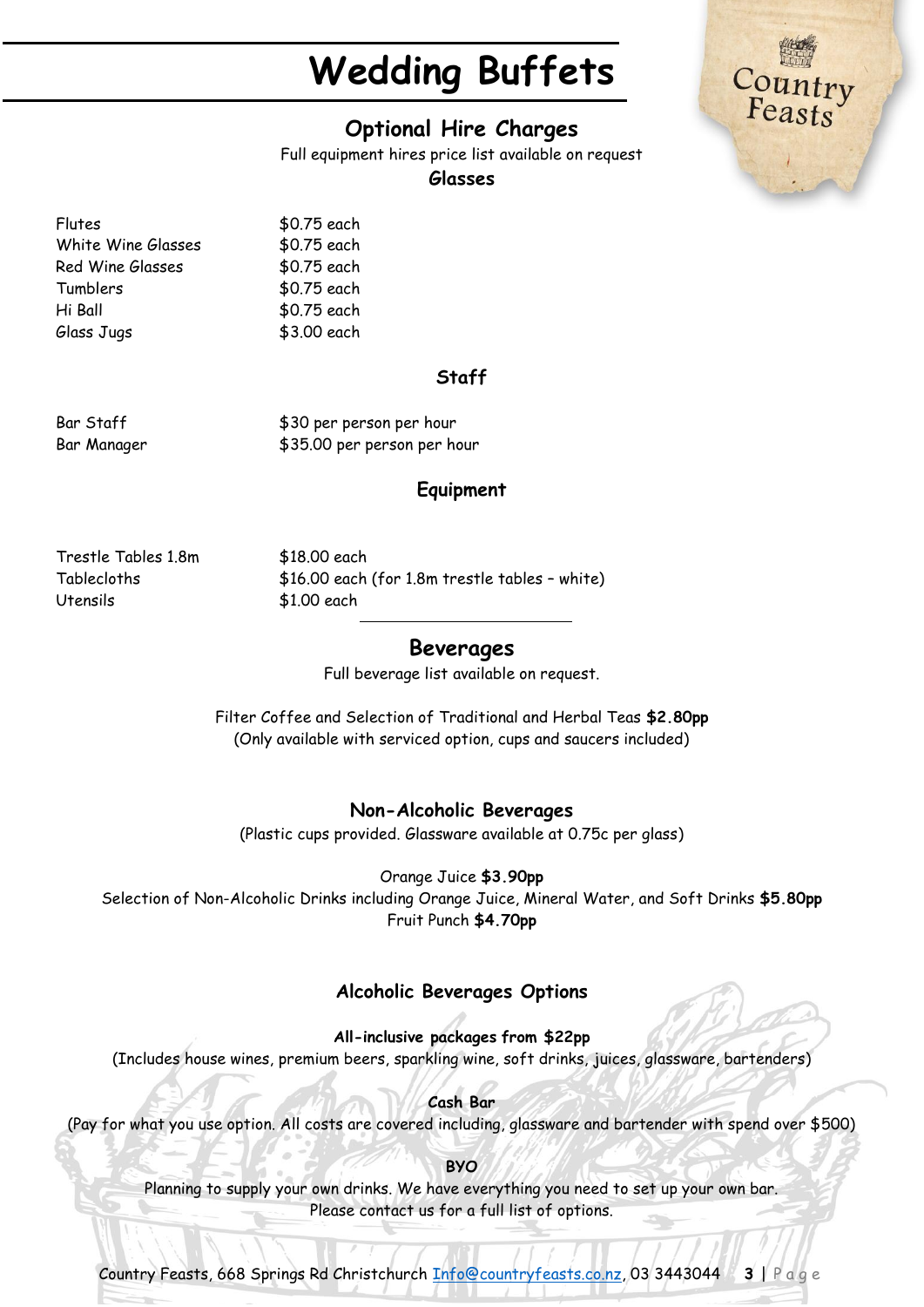Feel free to mix and match from 'Build Your Own Buffet' (pages 9,10,11,12)

# Countr<br>Feasts

# **Main Only Sample Menu (Buffet Style) \$40.80pp**

#### **Mains**

Rosemary Crusted Canterbury Lamb Served with Mint Jelly (carved by our staff) **GF DF** Mustard Crusted Roast Beef Served with Horseradish Cream (carved by our staff) **GF DF** Hoisin Pork Belly **GF DF** Texan BBQ Flavoured Chicken Served with Cranberry Sauce **GF DF**

> Hot Gourmet Potatoes **GF V** Cauliflower with Mornay **V** Honey Glazed Carrots **GF DF V**

Mixed Lettuce Salad **GF DF V** Pesto Pasta Salad **V** Curry Kumara Salad **GF DF V** Broccoli Blueberry Bacon Salad **GF DF** Zesty Beetroot Salad **GF DF V**

> Fresh Bread Varieties **DF V** Condiments

#### **Optional Dessert Additional \$8.90pp**

Your Wedding Cake Served with Berry Coulis and Whipped Cream (We will cut and plate your wedding cake and serve to your guests at their table)

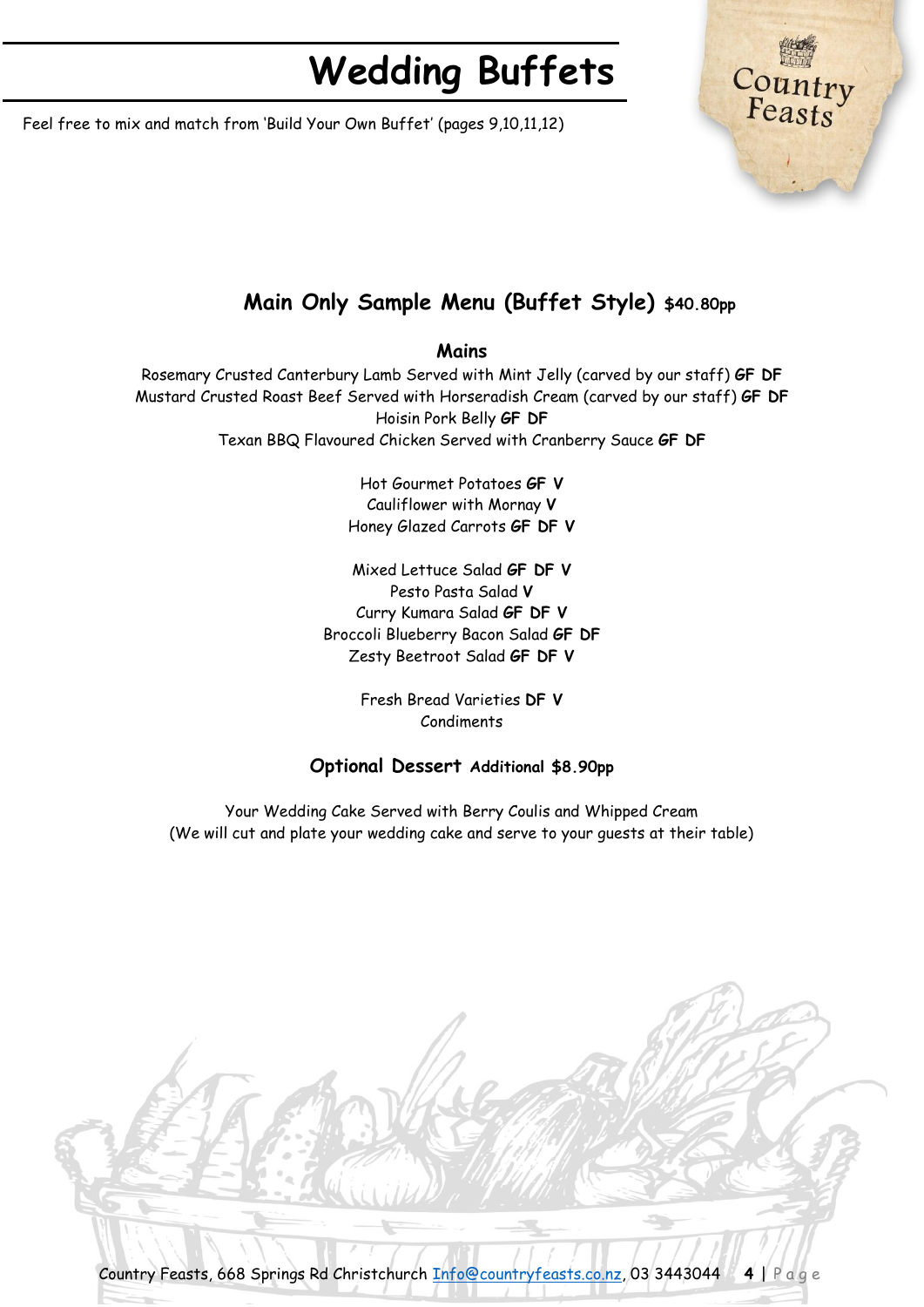

Feel free to mix and match from 'Build Your Own Buffet' (pages 9,10,11,12)

# **Main & Dessert Sample Menu (Buffet Style) \$55.00pp**

#### **Mains**

Maple & Marmalade Glazed Champagne Ham Served with Whole Grain Mustard (carved by our staff) **GF DF** Rosemary Crusted Canterbury Lamb Served with Mint Jelly (carved by our staff) **GF DF** Texan BBQ Flavoured Chicken Served with Cranberry Sauce **GF DF** Baked King Ora Whole Salmon **GF DF**

> Hot Gourmet Potatoes **GF V** Cauliflower with Mornay Sauce **V** Honey Glazed Carrots **GF DF V**

Mixed Lettuce Salad **GF DF V** Pesto Pasta Salad **V** Curry Kumara Salad **GF DF V** Broccoli Blueberry Bacon Salad **GF DF** Zesty Beetroot Salad **GF DF V**

> Fresh Bread Varieties **DF V** Condiments

#### **Dessert**

A Selection of Cheesecakes Including White Chocolate and Raspberry Cheesecake Fresh Fruit Salad **GF DF** Chocolate Self Saucing Pudding and Vanilla Ice Cream

**Or**

#### **Finger Food Dessert Platters**

Variety of Profiteroles (chocolate, salted caramel, white chocolate), Macaroons **GF**, Berry Mousse Filled Chocolate Pots **GF**, Baby Pavlovas **GF,** Mini Cheesecakes, Baby Filled Donuts (chocolate hazelnut, red fruits, apple, caramel)

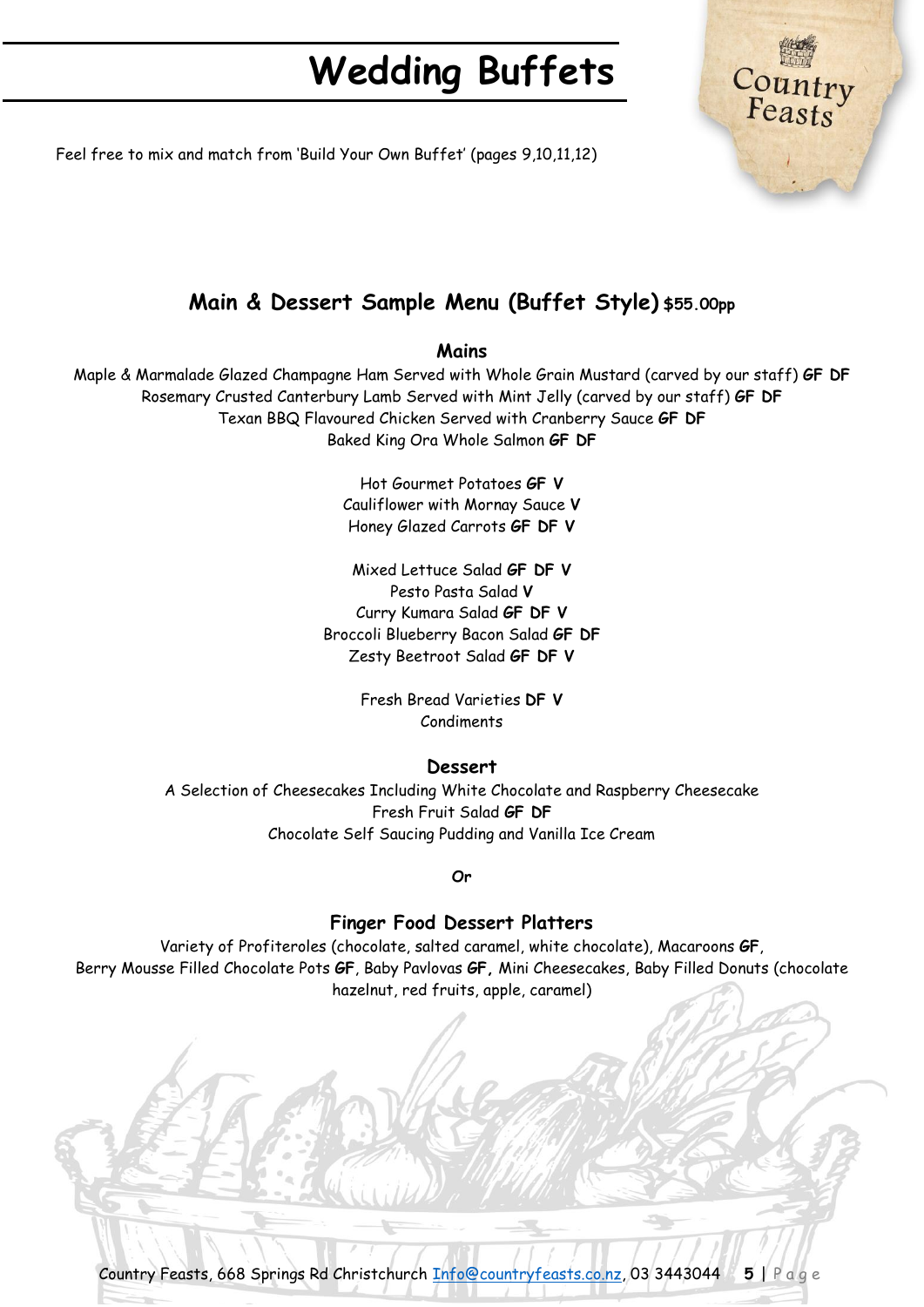

Feel free to mix and match from 'Build Your Own Buffet' (pages 9,10,11,12)

# **Spit Roast Sample Menu (Buffet Style) \$65.60pp**

#### **Canapes (Handed around pre dinner)**

Baby Angus Beef Burgers Served with Tomato Olive Chutney **DF** Mushroom Arancini Bites Served with a Chilli Mayo **V** Hot Wood Smoked Salmon Bites Topped with Micro Greens **GF DF** Garlic and Chilli Prawns **GF DF** Chicken and Cranberry Filled Vol au Vents

#### **Mains**

Prime Roast Pork Served with Apple Sauce (carved by our staff) **GF DF** Rosemary Crusted Canterbury Lamb served with Mint Jelly (carved by our staff) **GF DF** Texan BBQ Flavoured Chicken served with Cranberry Sauce **GF DF** Mustard Crusted Beef Served with Horseradish Cream (carved by our staff) **GF DF**

> Hot Gourmet Potatoes **GF V** Cauliflower with Mornay Sauce **V** Honey Glazed Carrots **GF DF V**

Mixed Lettuce Salad **GF DF V** Pesto Pasta Salad **V** Curry Kumara Salad **GF DF V** Broccoli Blueberry Bacon Salad **GF DF** Zesty Beetroot Salad **GF DF V**

> Fresh Bread Varieties **DF V** Condiments

#### **Dessert**

Chocolate Mud Ganache Cake Fresh Fruit Salad **GF DF** Raspberry and White Chocolate Pavlova Roulade

# Or

#### **Finger Food Dessert Platters**

Variety of Profiteroles (chocolate, salted caramel, white chocolate), Macaroons **GF**, Berry Mousse Filled Chocolate Pots **GF**, Baby Pavlovas **GF,** Mini Cheesecakes, Baby Filled Donuts (chocolate hazelnut, red fruits, apple, caramel)

Country Feasts, 668 Springs Rd Christchurch [Info@countryfeasts.co.nz,](mailto:Info@countryfeasts.co.nz) 03 3443044 **6** | P a g e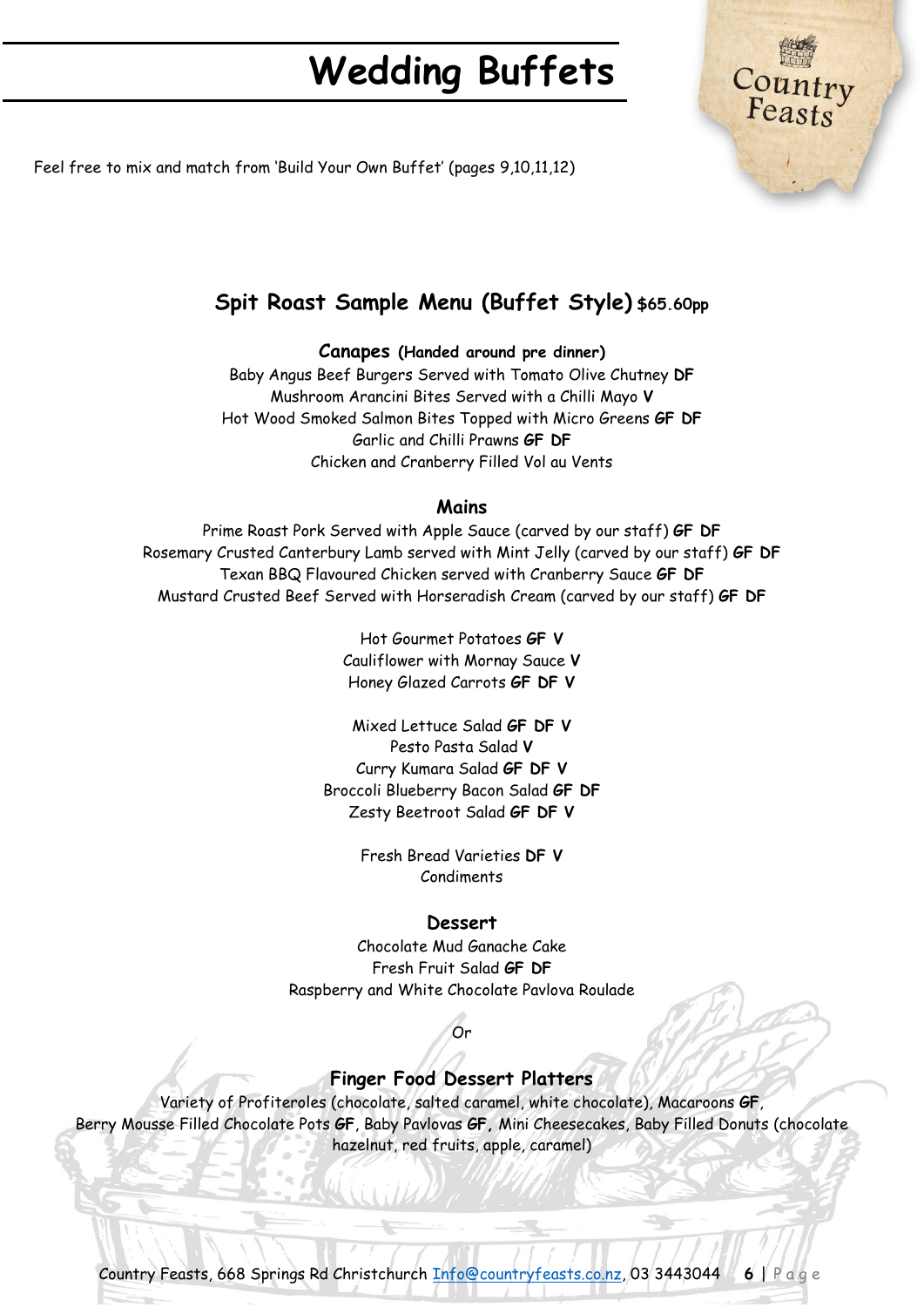

Feel free to mix and match from 'Build Your Own Buffet' (pages 9,10,11,12)

# **BBQ Sample Menu (Buffet Style) \$74.20pp**

**Canapes (Handed around pre dinner)** 

Baby Angus Beef Burgers Served with Tomato Olive Chutney **DF** Mushroom Arancini Bites Served with a Chilli Mayo **V** Hot Wood Smoked Salmon Bites Topped with Micro Greens **GF DF** Garlic and Chilli Prawns **GF DF** Chicken and Cranberry Filled Vol au Vents

#### **Mains**

Baby Beef Fillet Mignons **GF DF** BBQ Chicken Thigh Cobs **GF DF** Smoked BBQ Honey Pork Belly Burnt Ends **GF DF** Greek Style Lamb Steaks Served with a Mint Yoghurt Dressing **GF**

> Hot Gourmet Potatoes **GF V** Cauliflower with Mornay Sauce **V** Honey Glazed Carrots **GF DF V**

Mixed Lettuce Salad **GF DF V** Pesto Pasta Salad **V** Curry Kumara Salad **GF DF V** Broccoli Blueberry Bacon Salad **GF DF** Zesty Beetroot Salad **GF DF V**

> Fresh Bread Varieties **DF V** Condiments

#### **Dessert**

Chocolate Mud Ganache Cake Fresh Fruit Salad **GF DF** Raspberry and White Chocolate Pavlova Roulade

#### Or

## **Finger Food Dessert Platters**

Variety of Profiteroles (chocolate, salted caramel, white chocolate), Macaroons **GF**, Berry Mousse Filled Chocolate Pots **GF**, Baby Pavlovas **GF,** Mini Cheesecakes, Baby Filled Donuts (chocolate hazelnut, red fruits, apple, caramel)

Country Feasts, 668 Springs Rd Christchurch [Info@countryfeasts.co.nz,](mailto:Info@countryfeasts.co.nz) 03 3443044 **7** | P a g e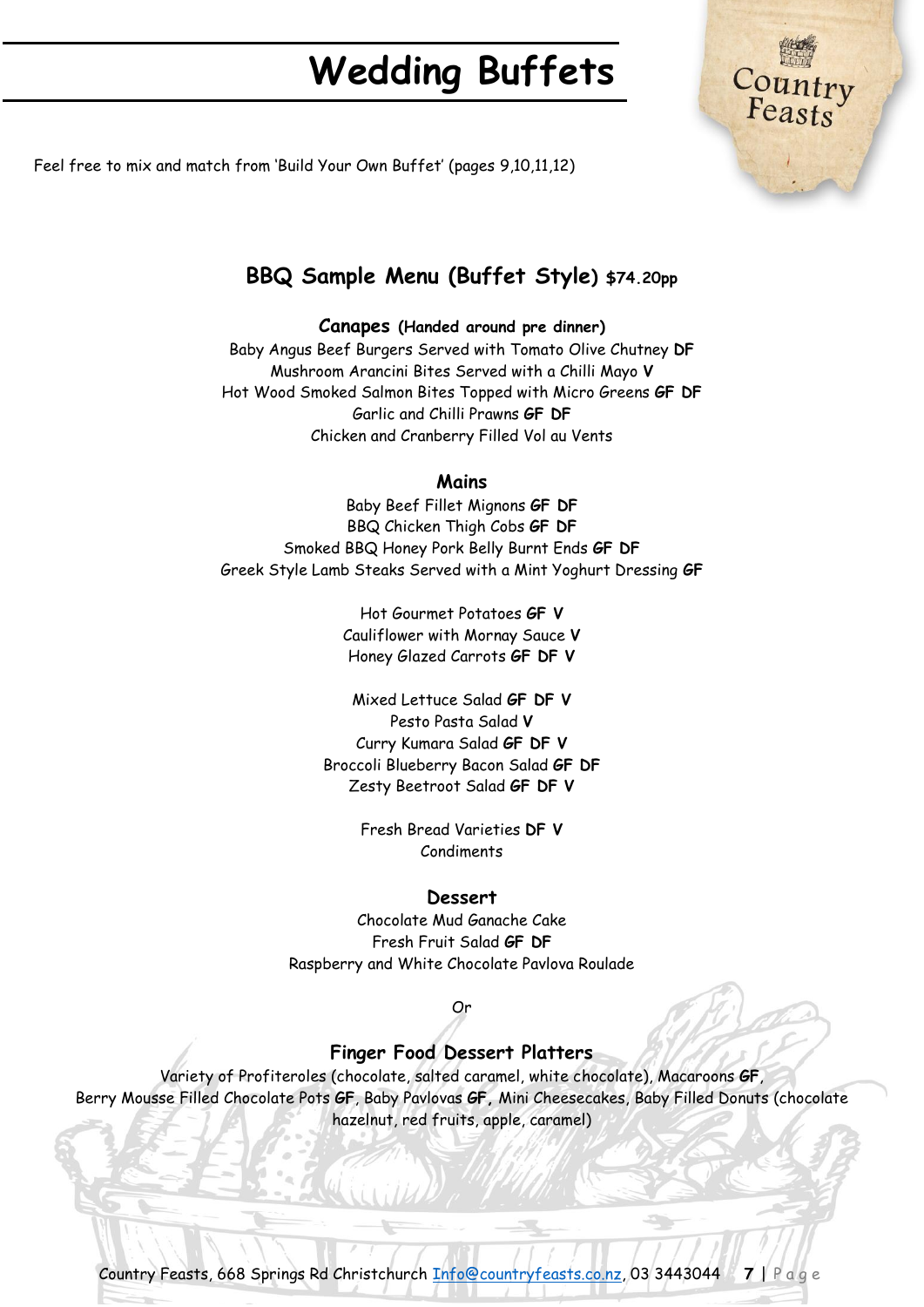

Feel free to mix and match from 'Build Your Own Buffet' (pages 9,10, 11, 12)

# **Gourmet Sample Menu (Buffet Style) \$84.50pp**

#### **Canapes (Handed around pre dinner)**

Baby Angus Beef Burgers Served with Tomato Olive Chutney **DF** Mushroom Arancini Bites Served with a Chilli Mayo **V** Hot Wood Smoked Salmon Bites Topped with Micro Greens **GF DF** Garlic and Chilli Prawns **GF DF** Chicken and Cranberry Filled Vol au Vents

#### **Entrée**

**Grazing Table** Including a Selection of Cheeses, Variety of Cured Meats, Seafood, Seasonal Fruit and Vegetables, Variety of Antipasto, Artisan Bread, Bark Crisps, Pickles and Chutneys

#### **Mains**

Baked King Ora Whole Salmon **GF DF** Poached Chicken Veronique (grapes in a creamy white wine sauce) **GF** Carvery: Aged Beef Ribeye Roast **GF DF** Rosemary Crusted Lamb Racks **GF DF** Carvery: Maple & Marmalade Glazed Champagne Ham Served with Whole Grain Mustard **GF DF**

> Hot Gourmet Potatoes **GF V** Cauliflower with Mornay Sauce **V** Honey Glazed Carrots **GF DF V**

Mixed Lettuce Salad **GF DF V** Pesto Pasta Salad **V** Curry Kumara Salad **GF DF V** Broccoli Blueberry Bacon Salad **GF DF** Zesty Beetroot Salad **GF DF V**

> Fresh Bread Varieties **DF V** Condiments

#### **Dessert**

A Selection of Cheesecakes Including White Chocolate and Raspberry Cheesecake Fresh Fruit Salad **GF DF** Banoffee Pie Apple Strudel

## Or

## **Finger Food Dessert Platters**

Variety of Profiteroles (chocolate, salted caramel, white chocolate), Macaroons **GF**, Berry Mousse Filled Chocolate Pots **GF**, Baby Pavlovas **GF,** Mini Cheesecakes, Baby Filled Donuts (chocolate hazelnut, red fruits, apple, caramel)

#### **Supper**

Cheese, Fruit and Cracker Board Tea and Coffee

Country Feasts, 668 Springs Rd Christchurch [Info@countryfeasts.co.nz,](mailto:Info@countryfeasts.co.nz) 03 3443044 **8** | P a g e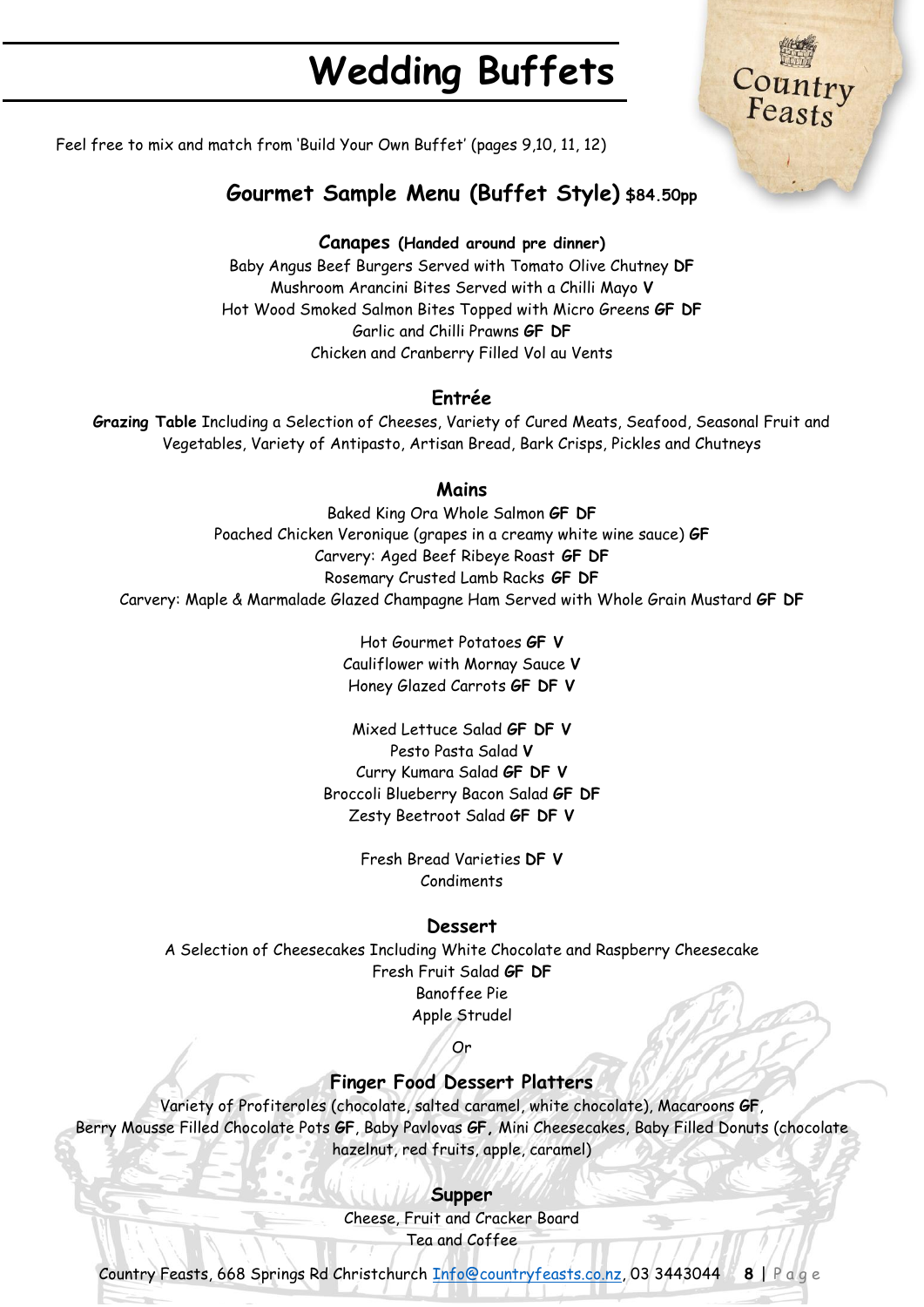Country<br>Feasts

## **Build Your Own Buffet Options**

Main Only Consists of: 4 Mains, 7 Salads and or Vegetables. Gourmet Potatoes, Breads, and Condiments.

# **Mains**

## **Chicken**

Texan BBQ Chicken Served with Cranberry Sauce **GF DF** Braised Paprika Chicken **GF** Buttered Chicken Curry and Rice **GF** Poached Chicken Veronique (grapes in a creamy white wine sauce) **GF**

#### **Pork**

Carvery: Maple & Marmalade Glazed Champagne Ham Served with Whole Grain Mustard **GF DF** Carvery: Prime Roast Pork Served with Apple Sauce **GF DF** Braised Hoisin Pork Belly **GF DF** Cola Marinated Pork Spare Ribs **GF DF**

## **Beef**

Smoked Kentucky Bourbon Beef Brisket **DF** Carvery: Mustard Crusted Roast Beef Served with Horseradish Cream **GF DF** Hungarian Beef Goulash **DF GF** Slow-Cooked Port and Vanilla Beef Cheeks **DF GF**

#### **Lamb**

Carvery: Rosemary Crusted Canterbury Roast Lamb Served with Mint Jelly **GF DF** Green Thai Lamb Curry **GF DF** Pulled Lamb Shoulder with a Sticky Pomegranate Glaze **DF GF** Persian Lamb Tagine **GF DF**

## **Fish**

Baked Whole Salmon **GF DF** Roasted Bluenose with Lemon Caper Crumb Creamy Coconut Fish Curry **GF DF** Seafood Paella **GF DF**

## **Premium Mains**

Carvery: Fig and Pistachio Stuffed Pork Loin **DF** Carvery: Aged Beef Ribeye Roast **GF DF** Rosemary Crusted Lamb Racks **GF DF** Slow-Cooked Lamb Shanks in a Caramelized Onion Jus **DF** Seafood Platter including Smoked Salmon **GF DF**

#### **Vegetarian and Vegan**

Chickpea Curry **DF GF Vegan** One Pan Mexican Quinoa **DF Vegan** Red Lentil Moussaka **GF DF Vegan** Black Bean Chilli **GF V Vegan**

Country Feasts, 668 Springs Rd Christchurch [Info@countryfeasts.co.nz,](mailto:Info@countryfeasts.co.nz) 03 3443044 **9** | P a g e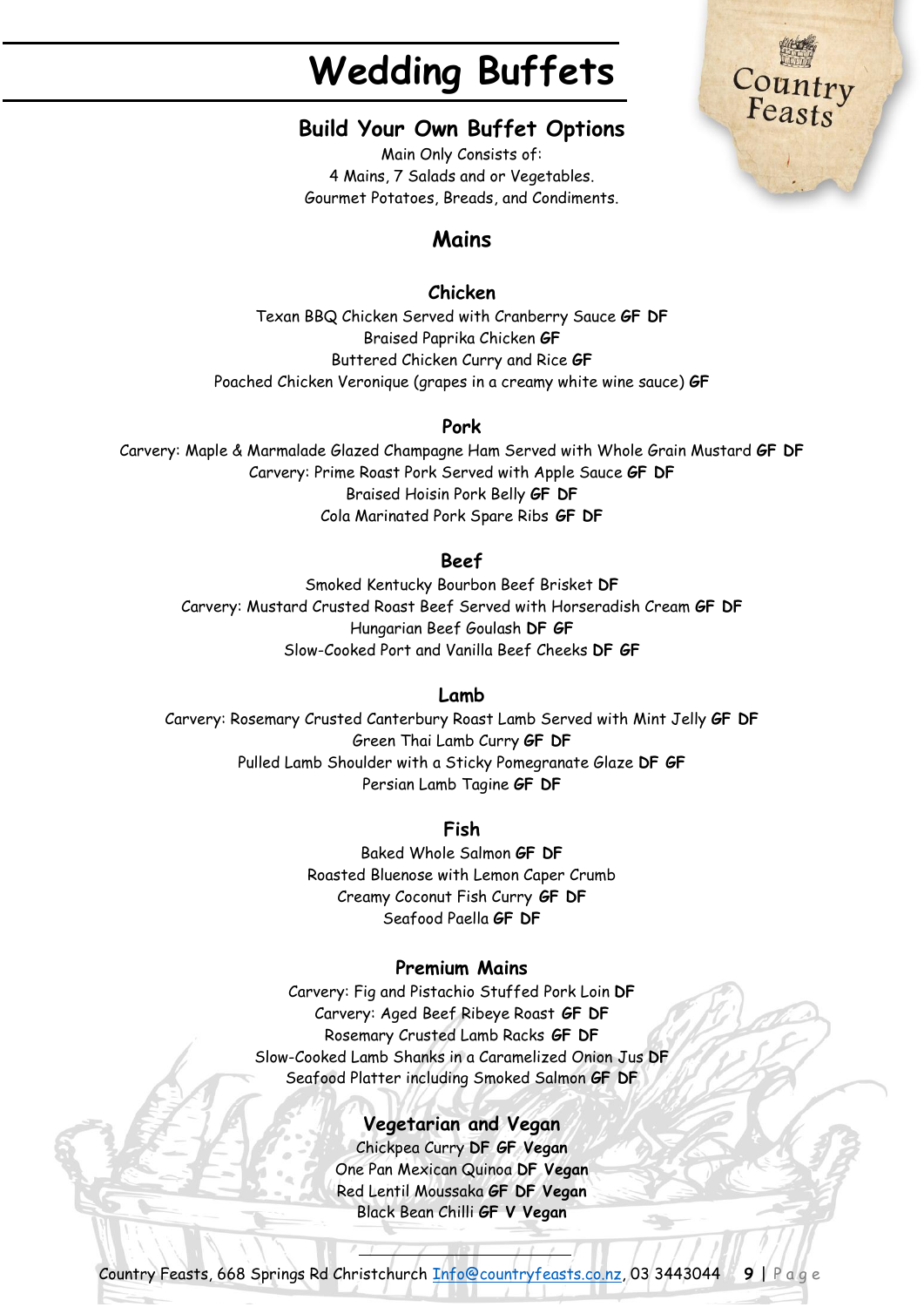

## **Salads**

**Asian Noodle** (Linguine noodles, cashew nuts, with a lime infused dressing) **DF V Broccoli Bacon & Blueberry** (Almonds. Cherry tomatoes, poppy seeds with a maple dressing) **GF DF Caesar** (Cos lettuce, bacon, eggs, parmesan and croutons) **Char Grilled Vegetable** (Made up of seasonal vegetables) **GF DF V Crunchy Coleslaw** (Served with crispy noodles & a variety of seeds) **DF V Curried Egg** (Classic egg salad) **GF DF V Greek** (Feta, olives, cucumber, cherry tomatoes, peppers & red onion) **GF V Kumara** (Including mandarin, raisins & pumpkin seeds served with curry dressing) **GF DF V Mixed Lettuce** (Served with cherry tomatoes, capsicum, and cucumber) **GF DF V Pasta Pesto** (Basil pesto, feta, olives and sundried tomatoes) **V Pasta Seafood** (Pasta spirals, selection of seafood, capers & seafood dressing) **DF Potato & Chorizo** (Chorizo, gourmet potatoes, herbs & red wine vinaigrette) **GF DF Pumpkin & Spinach** (Served with cranberry, pumpkin seeds with a lemon honey dressing) **GF DF V Tex Mex Corn Salsa** (Corn and variety of beans in a spicy Mexican infused dressing) **GF DF V Thai Red Rice** (Including peanuts, oranges, coriander & jalapenos with a mango dressing) **GF DF V Traditional Potato** (Served with a mayo, sour cream & mustard dressing) **GF V Zesty Beetroot** (With carrot, currents and selection of seeds and a pomegranate molasses) **GF DF V**

# **Vegetables**

Cauliflower Mornay **V** Roast Kumara **GF DF V** Chargrilled Corn on the Cob with Sweet Chilli Sauce **GF DF V** Honey Glazed Baby Carrots **GF DF V** Miso and Sesame Stir Fry Beans **GF DF V** Peas **GF DF V**  Roasted Parsnip & Carrot with Maple & Cumin Butter **GF V**

Country Feasts, 668 Springs Rd Christchurch [Info@countryfeasts.co.nz,](mailto:Info@countryfeasts.co.nz) 03 3443044 **10** | P a g e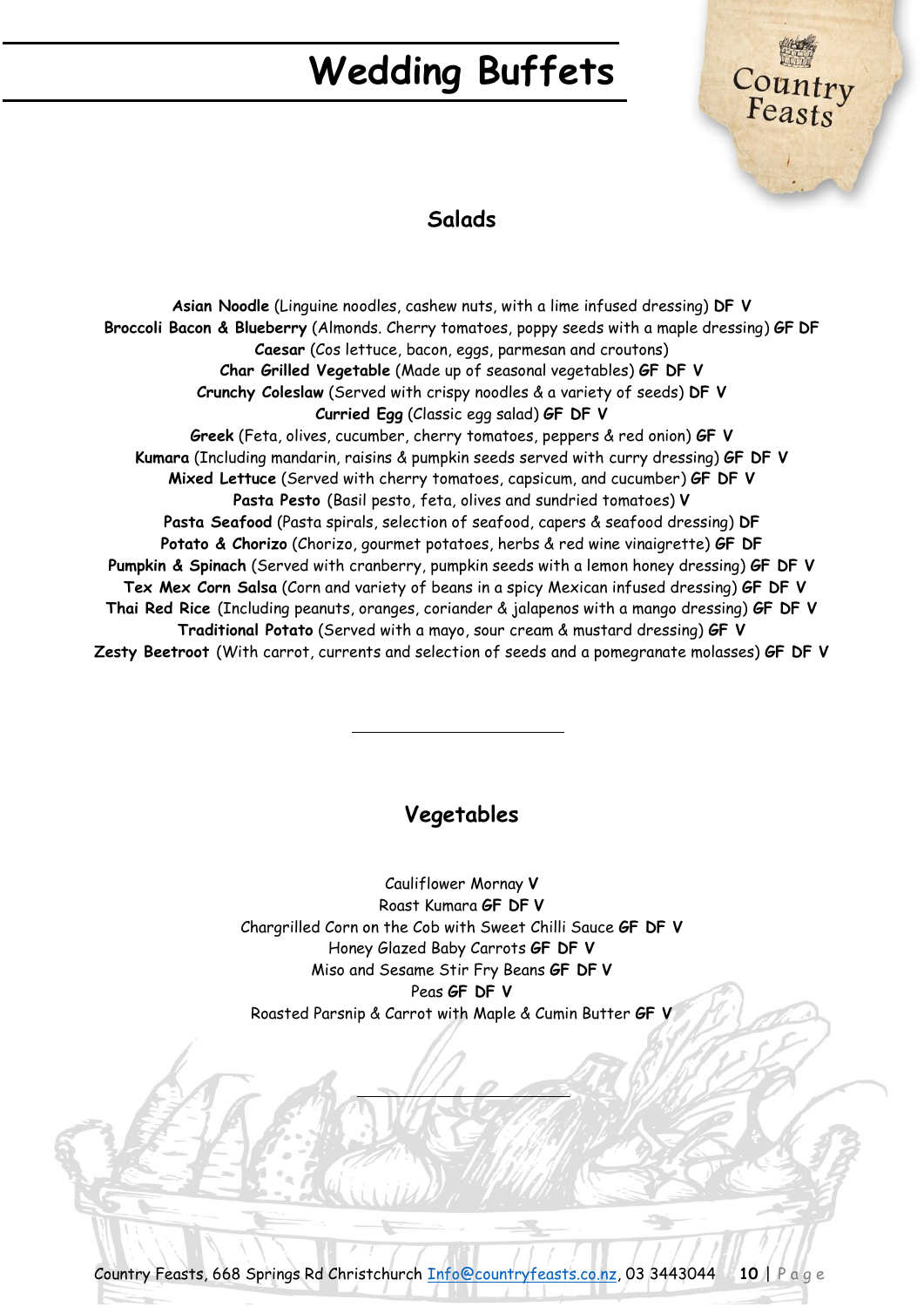

## **Canapes**

Baby Angus Beef Burgers Served with Tomato Olive Chutney **DF** Baby Falafel Burgers Served with a Beetroot Chutney **DF V** Chicken & Cranberry Filled Vol au Vents Smoked BBQ Honey Pork Belly Burnt Ends **GF DF** Tandoori Lamb Filled Poppadum Cups **GF** or Pumpkin & Spinach Curry Filled Poppadum Cups **GF V** Corn Fritters Topped with Mediterranean Vegetables and Tomato Chilli Jam **V** Creamed Blue Cheese Pear & Walnut Tart **V** Duck Confit Crispy Waffle Cone Garlic & Chilli Prawns **GF DF** Grilled Pesto Prawns Filled Waffle Cone Charcoal Mussel Cup filled with Crab Lime and Chilli Salad **DF** Dukkha Crusted Lamb Backstrap and Tzatziki Served on a Polenta Cake **GF** Mushroom Arancini Bites Served with a Chilli Mayo **V** Hot Wood Smoked Salmon Bites topped with Micro Greens **GF DF** Kumara Rosti, Chorizo Lemon Aioli **GF DF** Malaysian Chicken Kebabs **GF** Mini Gourmet Savouries & Quiches Smoked Salmon Lemon Dill & Cream Fraiche Blini Tomato & Basil Crostini **V**

## **Entree**

**Bread Platters** Including Garlic Loaf, Turkish Slipper, Bark Crisps Served with Dips and Pickles **V**

**Anti-Pasto Platters** Consisting of Danish Salami, Hot Smoked Salmon, Spanish Chorizo, Prosciutto, NZ Kakurangi Blue and Creamy Brie Cheese, Pickles and Relish Accompanied with Pretzels, Focaccia Bread and Bark Crisps

**Grazing Table** Including a Selection of Cheeses, Variety of Cured Meats, Seafood, Seasonal Fruit and Vegetables, Variety of Antipasti, Artisan Bread, Bark Crips, Pickles and Chutneys

Country Feasts, 668 Springs Rd Christchurch [Info@countryfeasts.co.nz,](mailto:Info@countryfeasts.co.nz) 03 3443044 **11** | P a g e